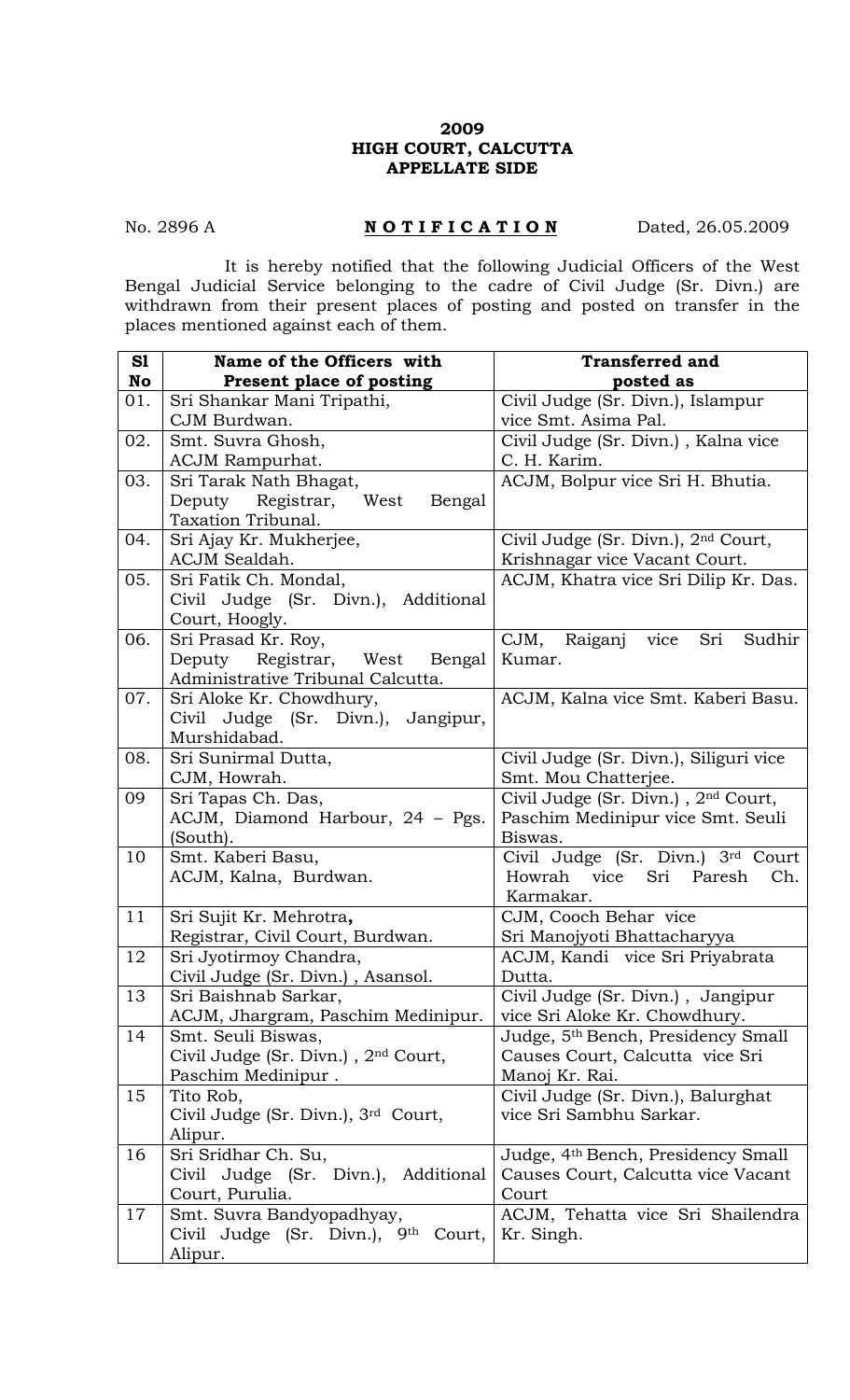| 18 | Sri Arun Kiran Bandyopadhya,                                            | ACJM, Asansol vice Sri Jitendra                                                       |
|----|-------------------------------------------------------------------------|---------------------------------------------------------------------------------------|
|    | Civil Judge (Sr. Divn.), Bishnupur,                                     | Gupta.                                                                                |
|    | Bankura                                                                 |                                                                                       |
| 19 | Sri Dilip Kr. Das,                                                      | Civil Judge (Sr. Divn.), 2 <sup>nd</sup> Court,                                       |
|    | ACJM, Khatra ,Bankura.                                                  | Howrah vice Smt. Srimayi Kundu.                                                       |
|    |                                                                         |                                                                                       |
| 20 | Sri Bhaskar Bhattacharjee,                                              | Registrar, Civil Court, Howrah vice                                                   |
|    | Civil Judge (Sr. Divn.), Berhampore,<br>Murshidabad.                    | Sri Kallol Chattopadhyay.                                                             |
| 21 | Sri Bimal Kanti Bera,                                                   | ACJM, Rampurhat vice Mrs. Suvra                                                       |
|    | Civil Judge (Sr. Divn.), Contai, Purba                                  | Ghosh.                                                                                |
|    | Medinipur.                                                              |                                                                                       |
|    |                                                                         |                                                                                       |
| 22 | Sri Kallol Chattopadhyay,                                               | ACJM, Dinhata vice Sri Manas                                                          |
|    | Registrar, Civil Court, Howrah.                                         | Ranjan Sanyal.                                                                        |
| 23 | Smt. Anita Mathur,                                                      | Civil Judge (Sr. Divn.), Cooch Behar                                                  |
|    | Civil Judge (Sr. Divn.), 1 <sup>st</sup> Additional                     | vice Sri Bidyut Kr. Roy.                                                              |
|    | Court, Burdwan.                                                         |                                                                                       |
| 24 | Sri Sujoy Sengupta,                                                     | CJM, Jalpaiguri vice Sri Subhas Kr.                                                   |
|    | Civil<br>Judge (Sr.<br>Divn.),<br>Kandi,<br>Murshidabad.                | Kar.                                                                                  |
| 25 | Sri Paresh Ch. Karmakar,                                                | Civil Judge (Sr. Divn.), Additional                                                   |
|    | Civil Judge (Sr. Divn.), 3rd Court,                                     | Court, Purulia vice Sri Sridhar Ch.                                                   |
|    | Howrah.                                                                 | Su.                                                                                   |
| 26 | Sri Jitendra Gupta,                                                     | Civil Judge (Sr. Divn.), Berhampur                                                    |
|    | ACJM, Asansol, Burdwan.                                                 | vice Sri Bhaskar Bhattacharjee.                                                       |
| 27 | Sri Manoj Kr. Rai,                                                      | ACJM, Islampur, Uttar Dinajpur                                                        |
|    | Judge, 5th Bench, Presidency Small                                      | vice Sri Himadri Shankar Ghosh                                                        |
|    | Causes Court, Calcutta.                                                 | Hazra.                                                                                |
| 28 | Sk. Mohammad Reza,                                                      | A.C.J.M, Jhargram vice                                                                |
|    | Civil Judge (Senior<br>Division),<br>1 <sup>st</sup><br>Court, Alipore. | Sri Baishnab Sarkar.                                                                  |
| 29 | Sri Mukul Kumar Kundu,                                                  | A.C.J.M, Mekhliganj, Cooch Behar                                                      |
|    | Registrar, Civil Court, Barasat.                                        | vice vacant Court.                                                                    |
| 30 | Sri Subhankar Sen,                                                      | Civil Judge (Sr. Division), Darjeeling                                                |
|    | A.C.J.M, Kakdwip.                                                       | vice Smt. Ali Biswas (Sarkar).                                                        |
| 31 | Sri Priyabrata Dutta,                                                   | Registrar, Civil Court, Barasat vice                                                  |
|    | A.C.J.M, Kandi, Murshidabad.                                            | Sri Mukul Kumar Kundu                                                                 |
| 32 | Sri Shailendra kumar Singh,                                             | Civil Judge (Sr.Divn.), 2 <sup>nd</sup> Court,                                        |
|    | A.C.J.M, Tehatta, Nadia.                                                | Alipore vice Vacant Court.                                                            |
| 33 | Smt. Malati Karmakar,                                                   | ACJM, Buniadpur, Dakshin                                                              |
|    | Civil Judge (Sr. Divn.), Baruipur.                                      | Dinajpur vice Sri Arghadeb Khan.                                                      |
| 34 | Sri Manojyoti Bhattacharya,                                             | Civil Judge (Sr. Division), 9th Court,                                                |
|    | CJM, Cooch Behar.                                                       | Alipur, vice Smt Suvra<br>Bandyopadhyay.                                              |
| 35 | Sri Bidyut Kr. Roy,                                                     | ACJM, Sealdah, vice Sri Ajoy Kr.                                                      |
|    | Civil Judge (Sr. Divn.), Cooch Behar.                                   | Mukherjee.                                                                            |
| 36 | Sri Arghadeb Khan,                                                      | Civil Judge (Sr. Divn.), Baruipur,                                                    |
|    | ACJM, Buniadpur.                                                        | vice Smt. Malati Karmakar.                                                            |
| 37 | Smt Asima Pal,                                                          | ACJM, Kakdwip vice Sri. Subhankar                                                     |
|    | Civil Judge (Sr. Divn.), Islampur, Uttar                                | Sen.                                                                                  |
|    | Dinajpur.                                                               |                                                                                       |
| 38 | Smt. Ali Biswas (Sarkar),                                               | Senior Municipal Magistrate,                                                          |
|    | Civil Judge (Sr. Divn.), Darjeeling.                                    | Kolkata vice Vacant Court.                                                            |
| 39 | Sri Subhas Kr. Kar,                                                     |                                                                                       |
|    | CJM, Jalpaiguri.                                                        | Civil Judge (Sr. Divn.), 1 <sup>st</sup> Additional<br>Court, Burdwan vice Smt. Anita |
|    |                                                                         | Mathur.                                                                               |